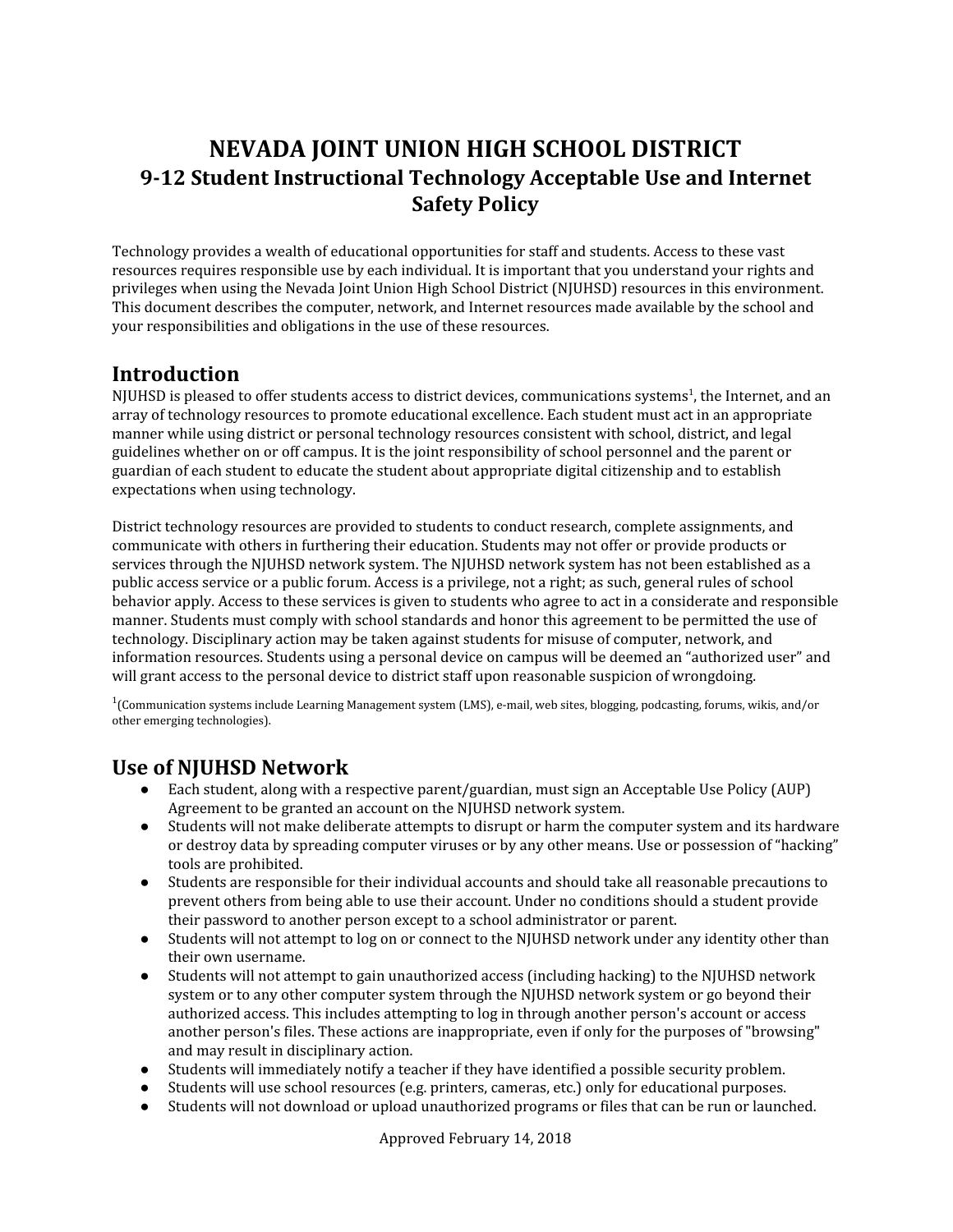- Use of NJUHSD computers, network, and Internet services does not create any expectation of privacy.
- Students should expect routine monitoring of computer usage and Internet browsing while logged on to the NJUHSD network.
- Parents have the right to request to see the contents of student files.

#### **Internet Access**

- All students will have access to Internet resources through devices connected to the network.
- NJUHSD actively uses filtering software to meet the Children's Internet Protection Act (CIPA) requirement and to prevent students from accessing graphics that are (1) obscene, (2) pornographic, or (3) harmful to minors. NJUHSD retains the right to block unacceptable web sites. Filtering software is not a perfect science and it may be possible for users to access inappropriate sites.
- NJUHSD does not guarantee network functionality or accuracy of information.
- Students will not use the NJUHSD network system to access inappropriate material including sites that display profane or obscene (pornography) material, advocates illegal acts, encourages the use of drugs, alcohol or tobacco, school cheating, weapons, material that advocates violence, participation in hate groups or discrimination towards other people, or other inappropriate activities considered harmful to minors.
- If students mistakenly access inappropriate information, they should immediately minimize their screen and tell their teacher. This will protect the student against a claim that they have intentionally violated this Policy.
- The use of anonymous proxies to get around content filtering is strictly prohibited and is a direct violation of this agreement.

## **Use of Messaging Services 2**

- An E-mail account will be provided to students for educational purposes and not as a public or student forum.
- Students will promptly disclose to their teacher or other school employee any message or information they receive that is inappropriate or makes them feel uncomfortable while on the web, using e-mail, chat rooms, forums or other forms of messaging services.
- E-mail may not be used for unlawful activities, political or commercial purposes, any form of harassment or threats, sending of spam messages or chain letters to more than five people or any use that interferes with the school computing services or its employees.
- Students may not send messages with a false identity or alter forwarded mail out of context.
- Students will abide by rules of network etiquette by not using defamatory, inaccurate, abusive, obscene, profane, lewd, vulgar, rude, inflammatory, threatening, disrespectful, or prejudicial language in public or private communication.
- Students will not post personal contact information about themselves or other people without parental approval. Personal contact information includes, but is not limited to, names, home, school, parent work addresses, telephone numbers, personal photos or videos.
- Students will not repost a message that was sent to them privately without permission of the person who sent them the message.
- Students will not post or share information that could cause damage or a danger of disruption to NJUHSD schools or any other organization or person.

 $2$  (LMS, e-mail, chat, forums, blogs, social networking, instant message, SMS, and other forms of messaging services)

# **Educational Applications 3**

Students will follow all established Internet safety guidelines including the following conditions:

The use of digital media is considered an extension of your classroom. Any speech that is considered inappropriate in the classroom is also inappropriate in all digital environments. This includes, but is not limited to, profanity, racist, sexist or discriminatory remarks.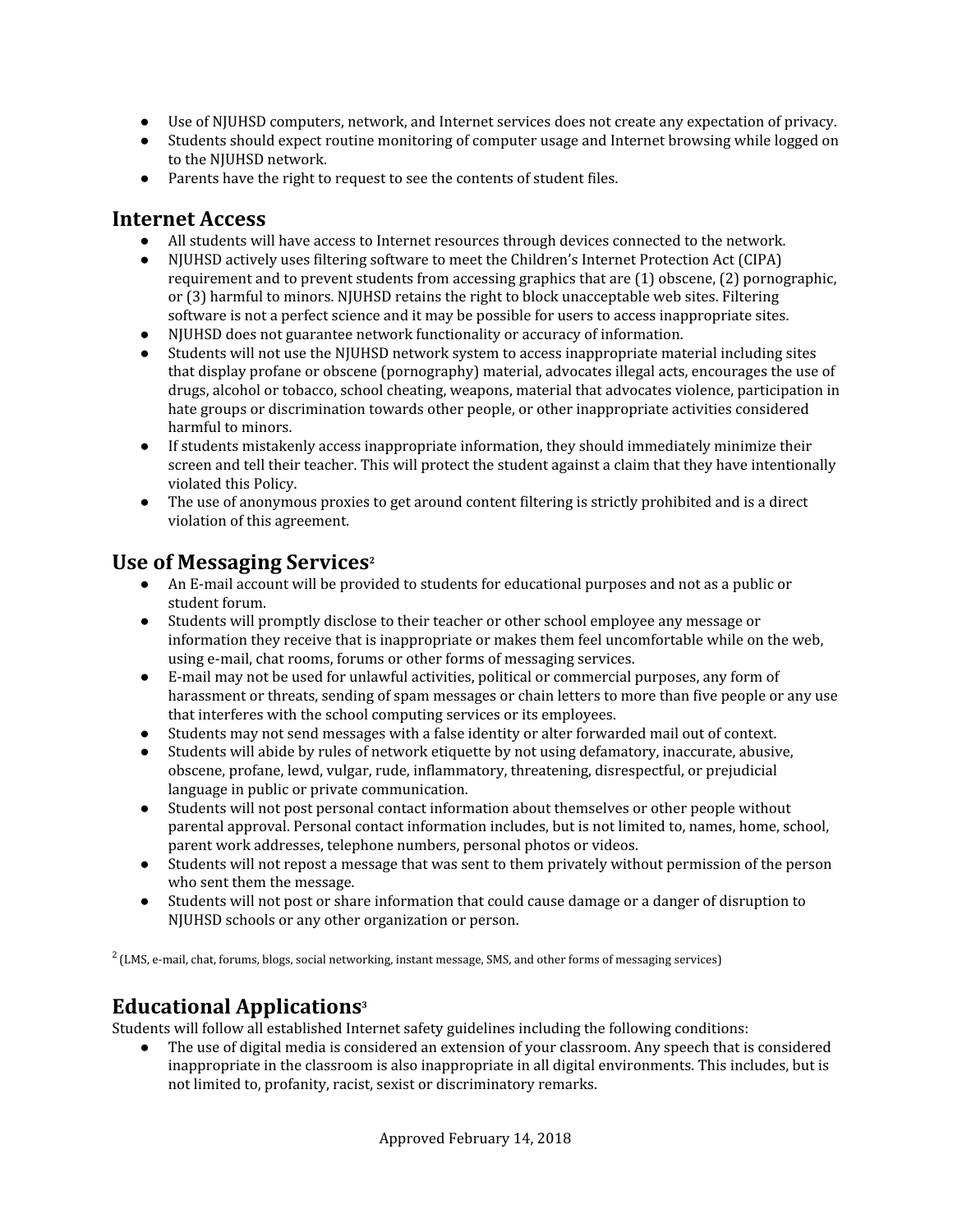- Students using digital media are expected to act safely by keeping ALL personal information out of their posts.
- A student should not post personal information on the web (including, but not limited to, last names, personal details including address or phone numbers, or photographs). Do not, under any circumstances, agree to meet someone you have met over the Internet.
- Never link to web sites from your digital environment without reading the entire article to ensure it is appropriate for a school setting.
- Students using such tools agree to not share their user name or password with anyone besides their teachers and parents and treat digital spaces as classroom spaces. Speech that is inappropriate for class is also inappropriate online.
- Students who do not abide by these terms and conditions may lose their opportunity to take part in the project and/or be subject to consequences appropriate to misuse according to the school discipline policy.

 $3$  (LMS, e-mail, chat, forums, blogs, social networking, instant message, wikis, and other forms of collaborative software)

### **Teacher Responsibilities**

- Teachers will provide developmentally appropriate guidance to students as they make use of telecommunications and electronic information resources to conduct research and other studies related to the district curriculum.
- Classroom use of networked resources will be in support of educational goals.
- Teachers will provide alternate activities for students who do not have permission to use the Internet.
- Teachers will make every effort to protect student data privacy when using educational applications.

## **Cyberbullying**

NJUHSD expressly forbids cyberbullying. For the purposes of this policy, "cyberbullying" shall mean using messaging services<sup>2</sup> and/or other digital communication devices to bully others by:

- Sending or posting cruel messages or images;
- Threatening others;
- Excluding or attempting to exclude others from activities or organizations;
- Starting or passing on rumors about others or the school system;
- Harassing or intimidating others;
- Sending angry, rude or vulgar messages directed at a person or persons privately or to an online group;
- Sending or posting harmful, untrue or cruel statements about a person to others;
- Pretending to be someone else and sending or posting material that makes that person look bad or places that person in potential danger;
- Sending or posting material about a person that contains sensitive, private or embarrassing information, including forwarding private messages or images;
- Engaging in tricks to solicit embarrassing information that is then made public;
- Using camera and/or video enabled devices to bully another person or to invade another person's privacy.

### **Privacy, Plagiarism, Piracy and Copyright Infringement**

- An image taken by any camera or video enabled device may not be published, broadcast, or transmitted to any other person, by any means, without the knowledge and consent of each person appearing in that image who had a reasonable expectation of privacy at the time the image was recorded or the person who owns the copyright in the material appearing in that image.
- Camera and/or video enabled devices may not be used in any classroom without a teacher's permission.
- Students will not plagiarize works that they find on the Internet.

Approved February 14, 2018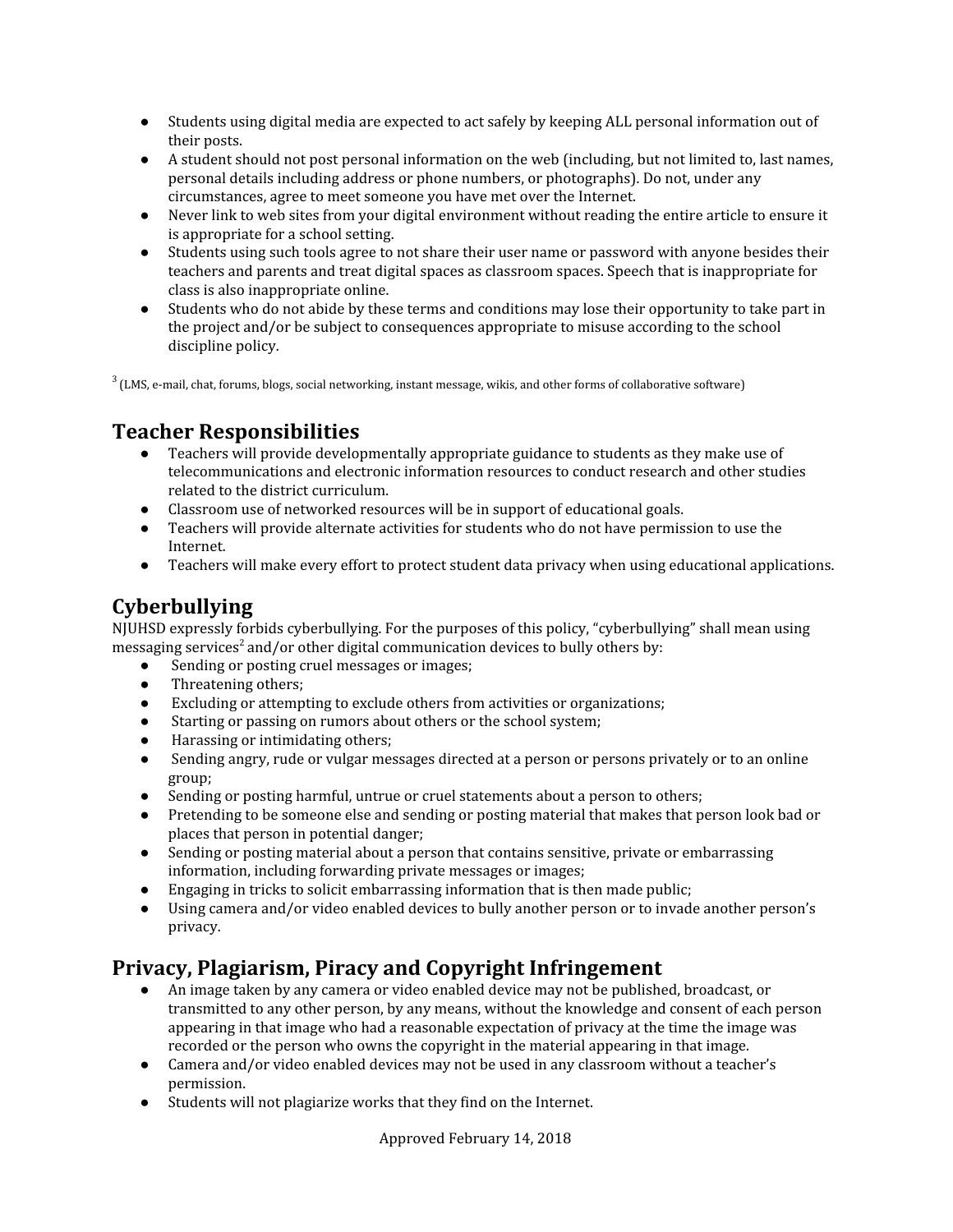- Students will not download or install pirated software, music, video or files that infringe on copyright laws onto computers. Possession of unlicensed or pirated software is illegal.
- Students will respect the rights of copyright owners.

## **Use of School Hardware 4**

- School mobile devices will not be left unattended. Students are responsible for the care of their assigned mobile device.
- In the event of any damage to a school device, the student agrees to inform their teacher or Technology Site Contact so that repairs can be performed.
- The student and parent/guardian will be held financially liable for damage or loss of the chromebook package.
- If the District reasonably determines that the student has willfully damaged any school hardware, the District reserves the right to apply the liability provisions of Education code section 48904.

 $^4$ (Hardware systems include laptops, digital camera/video equipment and/or other technologies).

#### **Consequences**

- In the event there is a claim that a student has violated this policy in the use of the NJUHSD network system, the student will be provided with a written notice of the suspected violation and an opportunity to present an explanation before an administrator.
- If a student is found to have violated this Policy, the consequences will be, but not limited to, warnings, usage restrictions being placed on their network account, or disciplinary action at the discretion of the site administration.
- A violation of Federal, State or local laws or ordinances may result in legal proceedings.